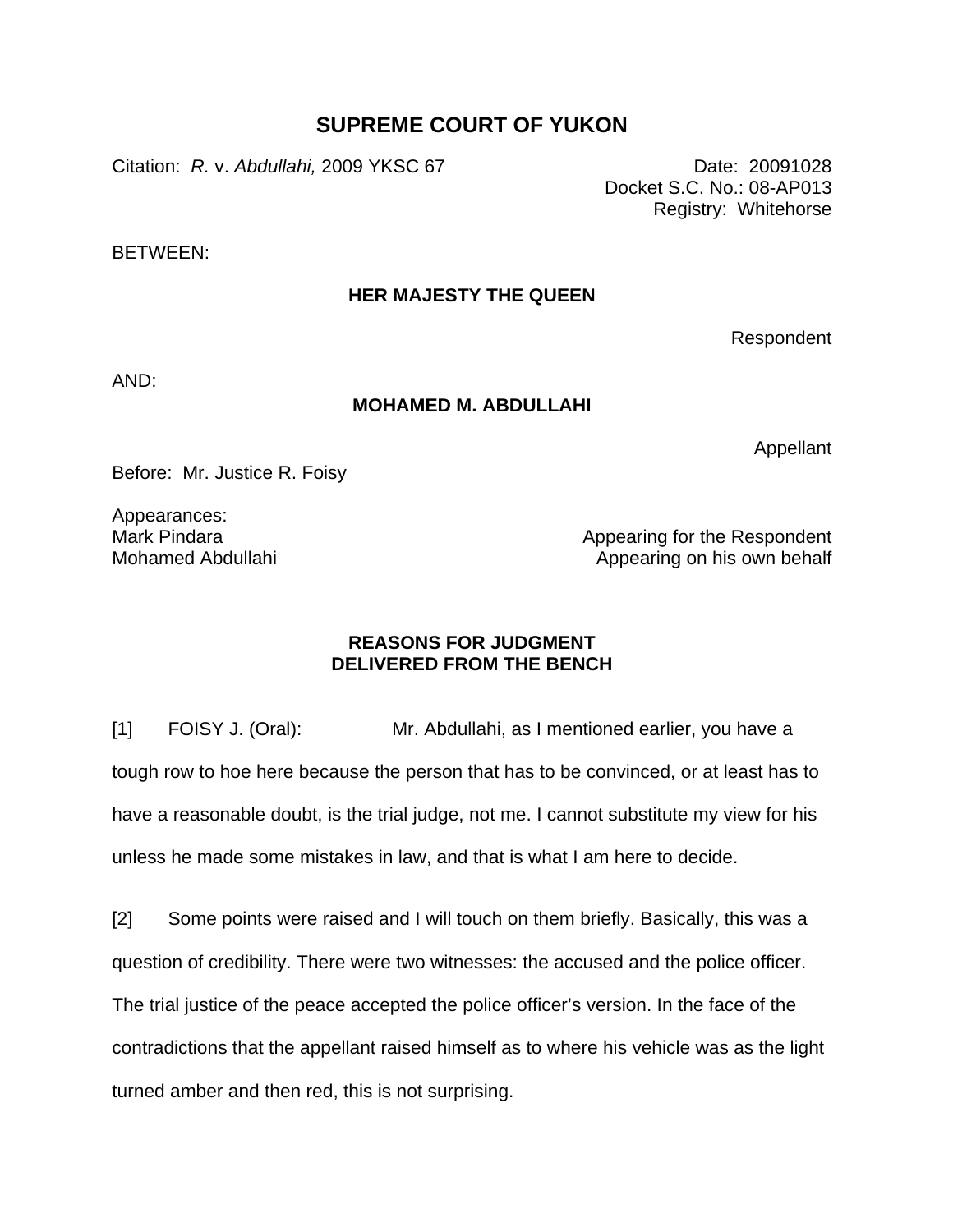[3] He allowed the Crown to re-examine on an issue that was raised by the accused in cross-examination, and that was only to clarify. As Crown just said, it was not anything new; it was something that you had raised. So that is proper; that can be done.

[4] It is true that a judge cannot unduly interfere in the process of a trial. He is the trial judge, but you and the Crown have the right to present your cases without him unduly interfering and without making the trial seem unfair, such as favouring one side or the other. But here the questions were basically only after the evidence was in, and it was to clarify one point; namely, where was your vehicle when the light turned amber and then red? In examination-in-chief two versions came out and he was troubled by that. So it was quite proper for him to clarify that point.

[5] Then, during your answers to him, you gave a third version, which made it even more confusing. So at the end of the day, when he said I accept the evidence of the Crown as opposed to your evidence, there is nothing unlawful about that. That was his call and I think it was proper in the circumstances.

[6] He did use some words that seemed a little unusual, if I might use that word, in his judgment, but I think he was trying to be kind to you. He did not want to upset you and he did not want to say what some other judges might have said under the circumstances. But it is clear, at the end of the day, he accepted the police officer's evidence over yours and that your evidence did not raise a reasonable doubt.

[7] So I am going to dismiss the appeal for those reasons. I am sorry if it is going to affect your livelihood, but that is something that we cannot take into account unless we